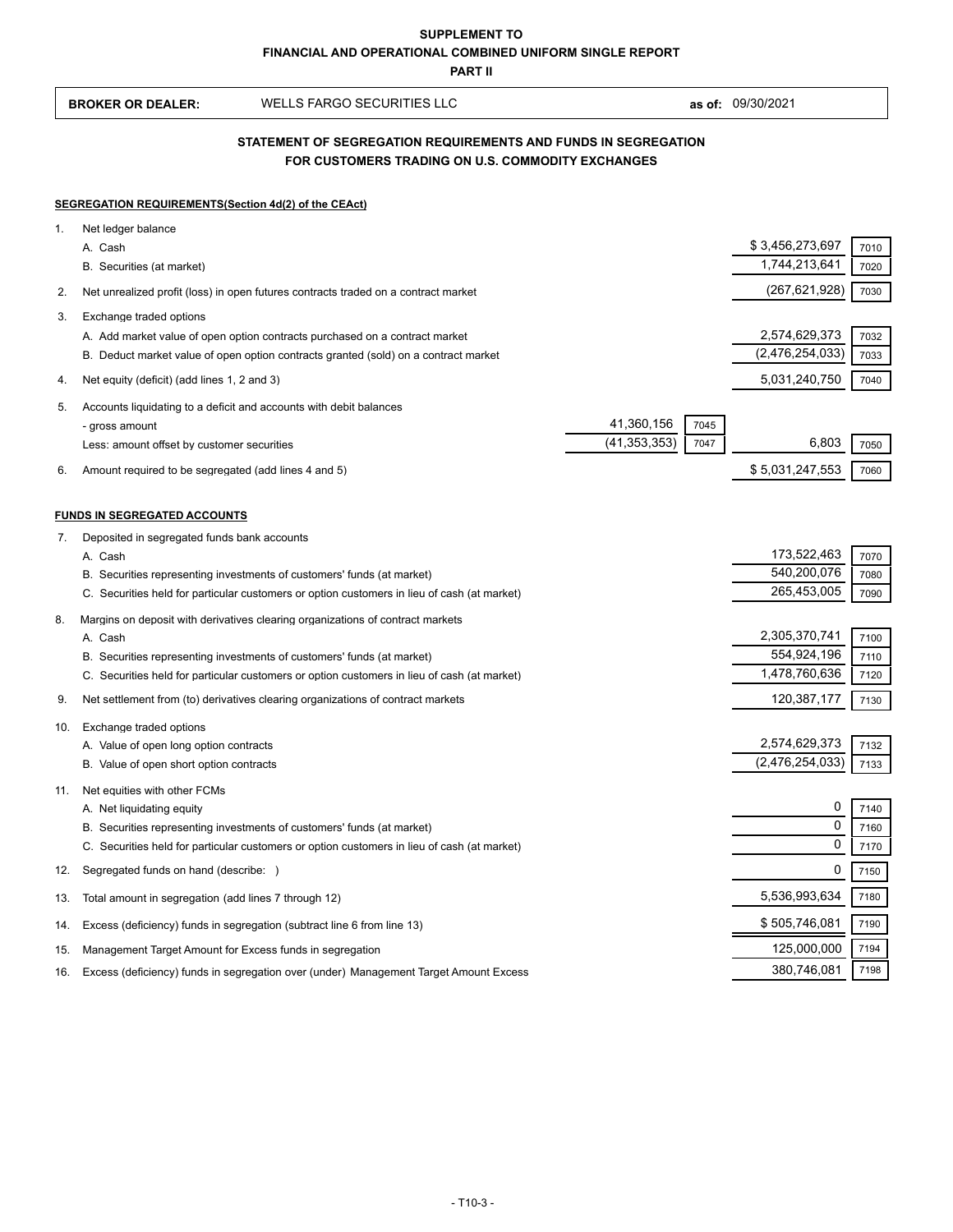| <b>BROKER OR DEALER:</b> |                                                                                                          | WELLS FARGO SECURITIES LLC                                                     |                     | as of: 09/30/2021 |   |      |  |
|--------------------------|----------------------------------------------------------------------------------------------------------|--------------------------------------------------------------------------------|---------------------|-------------------|---|------|--|
|                          | STATEMENT OF SEGREGATION REQUIREMENTS AND FUNDS IN SEGREGATION<br>FOR CUSTOMERS' DEALER OPTIONS ACCOUNTS |                                                                                |                     |                   |   |      |  |
| 1.                       |                                                                                                          | Amount required to be segregated in accordance with Commission regulation 32.6 |                     |                   |   | 7200 |  |
| 2.                       | Funds in segregated accounts<br>A. Cash<br>B. Securities (at market)<br>C. Total                         |                                                                                | \$0<br>7210<br>7220 |                   | 0 | 7230 |  |
| 3.                       |                                                                                                          | Excess (deficiency) funds in segregation (subtract line 1. from line 2.C.)     |                     |                   |   | 7240 |  |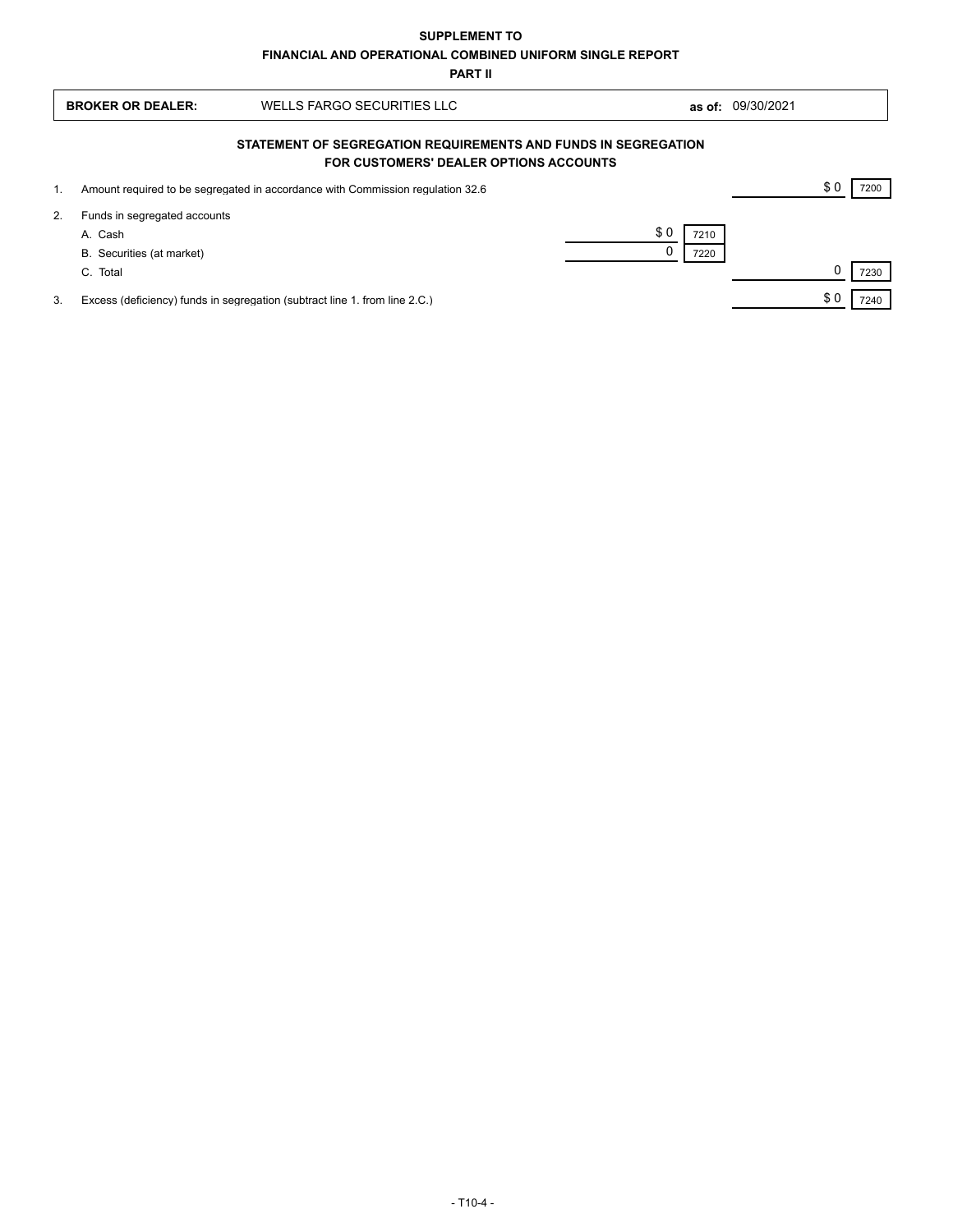| <b>BROKER OR DEALER:</b> | WELLS FARGO SECURITIES LLC | 09/30/2021<br>as of: |
|--------------------------|----------------------------|----------------------|
|--------------------------|----------------------------|----------------------|

## **PURSUANT TO COMMISSION REGULATION 30.7 STATEMENT OF SECURED AMOUNTS AND FUNDS HELD IN SEPARATE ACCOUNTS**

### **FOREIGN FUTURES AND FOREIGN OPTIONS SECURED AMOUNTS**

 $\overline{1}$ 

|                | Amount required to be set aside pursuant to law, rule or regulation                              |               |      |
|----------------|--------------------------------------------------------------------------------------------------|---------------|------|
|                | of a foreign government or a rule of a self-regulatory organization<br>authorized thereunder     | \$0           | 7305 |
| $\mathbf{1}$ . | Net ledger balance - Foreign Futures and Foreign Options Trading - All Customers                 |               |      |
|                | A. Cash                                                                                          | \$198,304,786 | 7315 |
|                | B. Securities (at market)                                                                        | \$210,942,937 | 7317 |
| 2.             | Net unrealized profit (loss) in open futures contracts traded on a foreign board of trade        | \$34,067,657  | 7325 |
| 3.             | Exchange traded options                                                                          |               |      |
|                | A. Market value of open option contracts purchased on a foreign board of trade                   | \$752,895     | 7335 |
|                | В.<br>Market value of open option contracts granted (sold) on a foreign board of trade           | \$(447,683)   | 7337 |
| 4.             | Net equity (deficit) (add lines 1, 2, and 3)                                                     | \$443,620,592 | 7345 |
| 5.             | Accounts liquidating to a deficit and accounts with                                              |               |      |
|                | \$1,583,431<br>7351<br>debit balances - gross amount                                             |               |      |
|                | \$(1,582,458)<br>7352<br>Less: amount offset by customer owned securities                        | \$973         | 7354 |
| 6.             | Amount to be set aside as the secured amount - Net Liquidating Equity Method (add lines 4 and 5) | \$443,621,565 | 7355 |
| 7.             | Greater of amount required to be set aside pursuant to foreign jurisdiction (above) or line 6.   | \$443,621,565 | 7360 |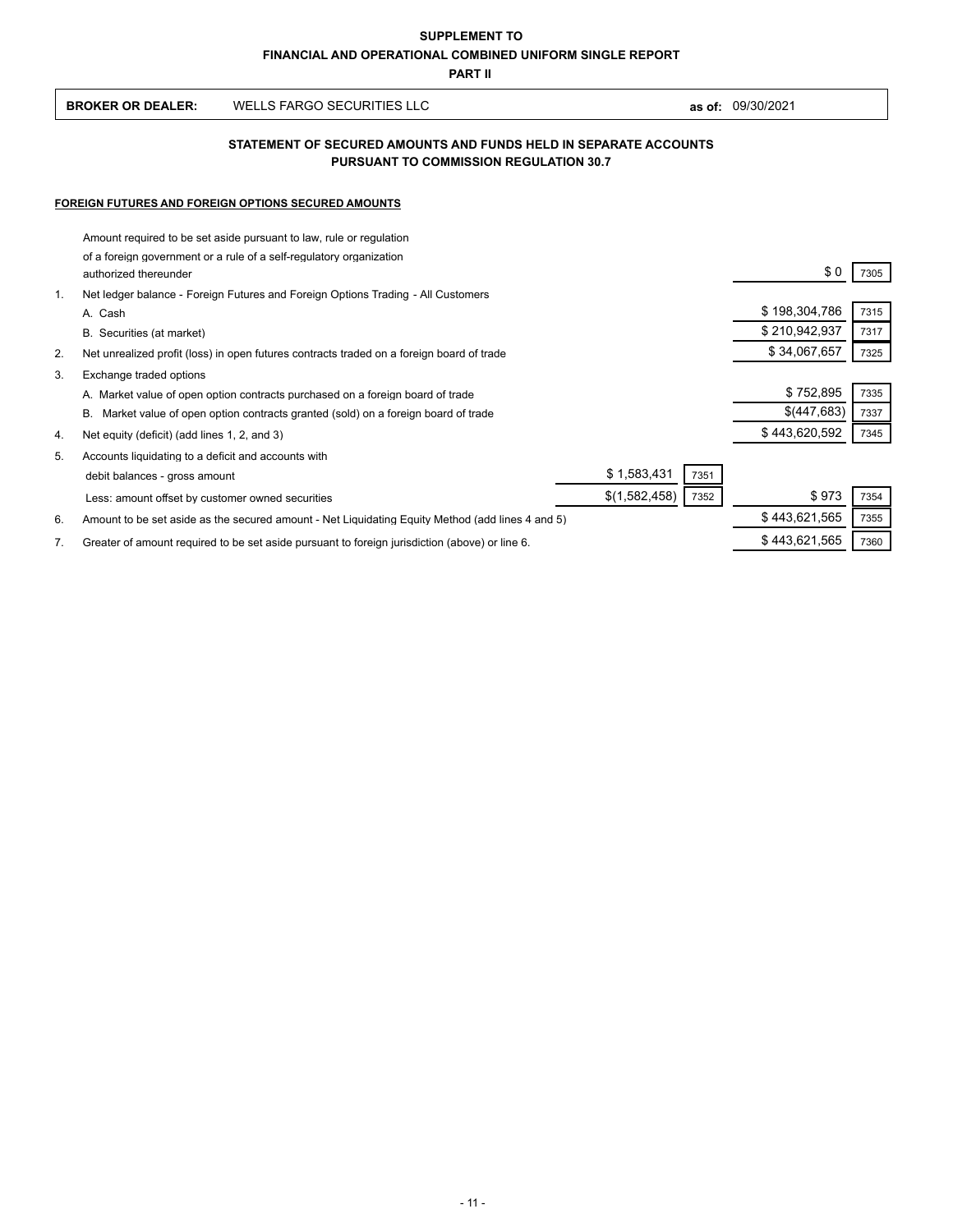# **FINANCIAL AND OPERATIONAL COMBINED UNIFORM SINGLE REPORT SUPPLEMENT TO**

**PART II**

| <b>BROKER OR DEALER:</b>                                                                                                                                                                                                                            | <b>WELLS FARGO SECURITIES LLC</b>                                                 |                                                                  |                                      | as of: 09/30/2021 |      |
|-----------------------------------------------------------------------------------------------------------------------------------------------------------------------------------------------------------------------------------------------------|-----------------------------------------------------------------------------------|------------------------------------------------------------------|--------------------------------------|-------------------|------|
| STATEMENT OF SECURED AMOUNTS AND FUNDS HELD IN SEPARATE ACCOUNTS<br><b>PURSUANT TO COMMISSION REGULATION 30.7</b>                                                                                                                                   |                                                                                   |                                                                  |                                      |                   |      |
| <b>FUNDS DEPOSITED IN SEPARATE REGULATION 30.7 ACCOUNTS</b>                                                                                                                                                                                         |                                                                                   |                                                                  |                                      |                   |      |
| 1. Cash in banks<br>A. Banks located in the United States                                                                                                                                                                                           |                                                                                   | \$51,110,521                                                     | 7500                                 |                   |      |
| B. Other banks qualified under Regulation 30.7<br>Name(s): See Attached                                                                                                                                                                             | 7510                                                                              | 44,692,290                                                       | 7520                                 | \$95,802,811      | 7530 |
| 2. Securities<br>A. In safekeeping with banks located in the United States<br>Name(s): See Attached                                                                                                                                                 | B. In safekeeping with other banks qualified under Regulation 30.7<br>7550        | \$131,361,277<br>0                                               | 7540<br>7560                         | 131,361,277       | 7570 |
| 3. Equities with registered futures commission merchants<br>A. Cash<br><b>B.</b> Securities<br>C. Unrealized gain (loss) on open futures contracts<br>D. Value of long option contracts<br>E. Value of short option contracts                       |                                                                                   | \$4,041,482<br>99,594,428<br>25,791,706<br>752,895<br>(447, 683) | 7580<br>7590<br>7600<br>7610<br>7615 | 129,732,828       | 7620 |
| 4. Amounts held by clearing organizations of foreign boards of trade<br>Name $(s)$ : $\blacksquare$<br>A. Cash<br><b>B.</b> Securities<br>D. Value of long option contracts<br>E. Value of short option contracts                                   | 7630<br>C. Amount due to (from) clearing organization - daily variation           | \$0<br>0<br>0<br>0<br>0                                          | 7640<br>7650<br>7660<br>7670<br>7675 | 0                 | 7680 |
| 5. Amounts held by members of foreign boards of trade<br>Name(s): See Attached<br>A. Cash<br><b>B.</b> Securities<br>C. Unrealized gain (loss) on open futures contracts<br>D. Value of long option contracts<br>E. Value of short option contracts | 7690                                                                              | \$5,454,912<br>200, 103, 595<br>(11, 343, 342)<br>0<br>0         | 7700<br>7710<br>7720<br>7730<br>7735 | 194,215,165       | 7740 |
| Name(s): $\overline{\phantom{a}}$                                                                                                                                                                                                                   | 6. Amounts with other depositories designated by a foreign board of trade<br>7750 |                                                                  |                                      | 0                 | 7760 |
| 7. Segregated funds on hand (describe):                                                                                                                                                                                                             |                                                                                   |                                                                  |                                      | 0                 | 7765 |
| 8. Total funds in separate section 30.7 accounts                                                                                                                                                                                                    |                                                                                   |                                                                  |                                      | \$551,112,081     | 7770 |
| Statement Page 1 from Line 8)                                                                                                                                                                                                                       | 9. Excess (deficiency) Set Aside for Secured Amount (subtract line 7 Secured      |                                                                  |                                      | 107,490,516       | 7380 |
|                                                                                                                                                                                                                                                     | 10. Management Target Amount for Excess funds in separate section 30.7 accounts   |                                                                  |                                      | 35,000,000        | 7780 |
| Management Target Amount                                                                                                                                                                                                                            | 11. Excess (deficiency) funds in separate section 30.7 accounts over (under)      |                                                                  |                                      | 72,490,516        | 7785 |